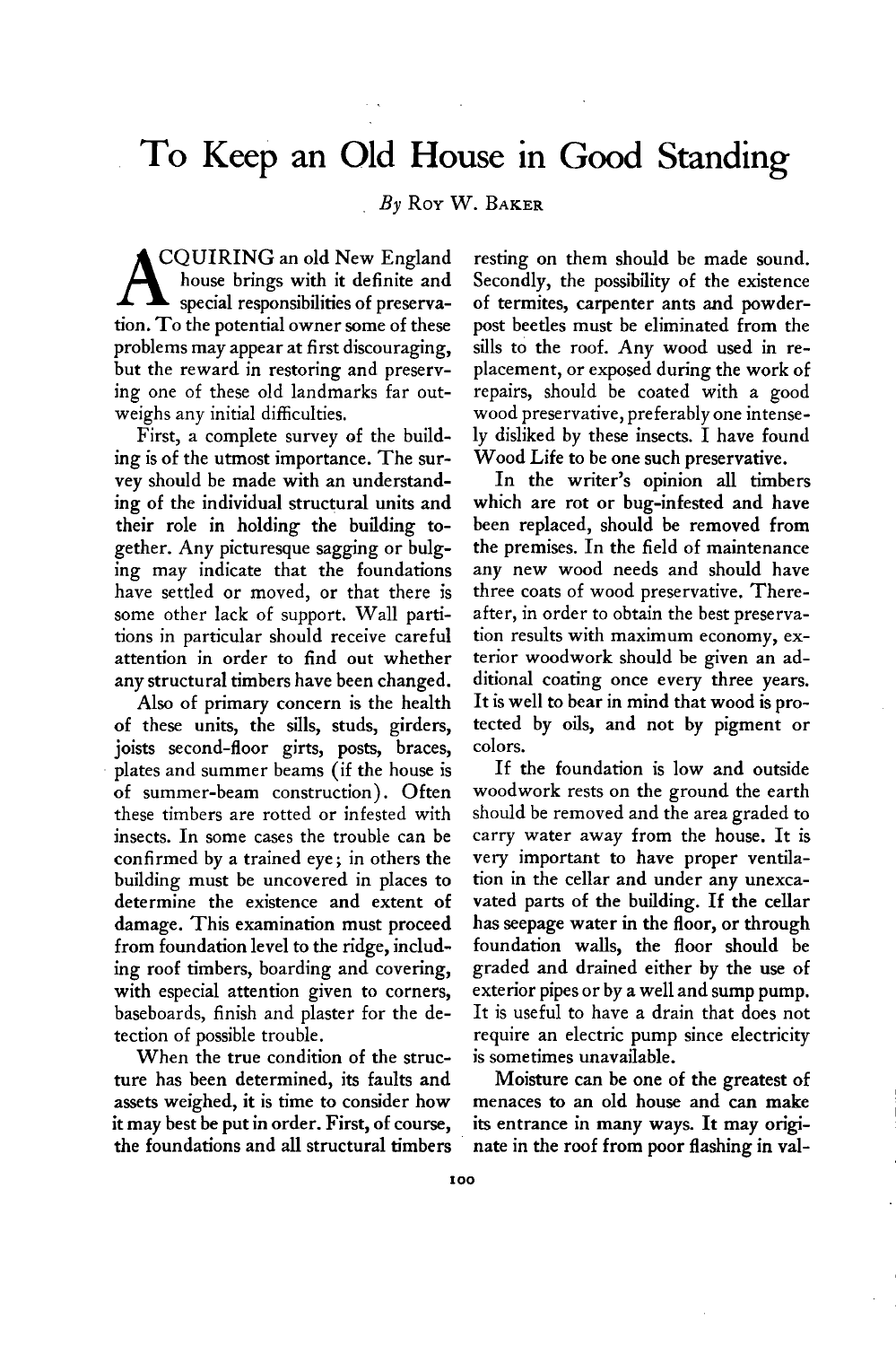

**FIG. I. INTERSECTION OF PLATE, CORNER POST, END GIRT AND RAFTER, SEVENTEENTH-CENTURY CONSTRUCTION** 

**and dirt. It may be caused by the backing ceilings will be necessary.**  up of ice and snow under the shingles, by lack of ventilation, or leaks around win**dow frames and sills. When such leaks the repair of an old house. No matter how** 

leys and in chimney areas or around the recur over a period of time costly repairs eaves if the gutters are filled with leaves of rotten wood and interior walls and of rotten wood and interior walls and ceilings will be necessary.

poor idea to use second-hand timbers in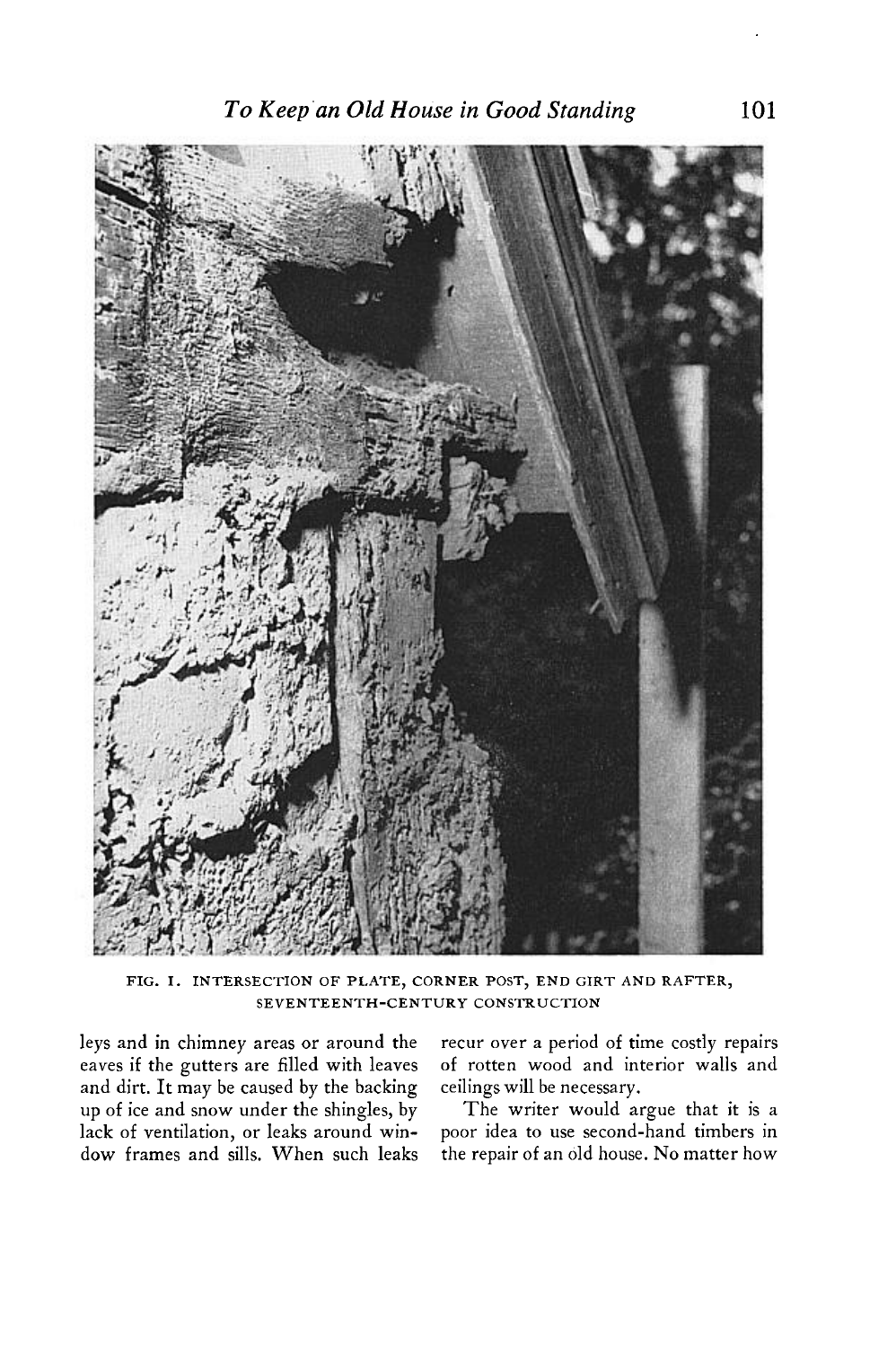**adequate they may look, they are not new and will themselves have to be replaced eventually if the house is to have a long life. There is far too much work in-**



**FIG. 2. INNER FACE OF END GIRT SHOWN IN FIG. I WITH FLOOR JOISTS AND CEILING ABOVE, PLAS-TERED BETWEEN THE JOISTS** 

**volved in replacing structural timbers in an old house to permit putting one's faith in any whose lasting qualities are unknown. If an existing original structural timber is in poor condition and its interior finish is good it may be left in place, but only after its bad wood has been removed and some further support added.** 

**The old houses of New England were made by master craftsmen who took great pride in their work at a time when wood was plentiful and cost very little. However, it required a good many hours to cut, adze and saw all the timbers necessary to build a house, and the early builders seemingly used only the timbers they thought necessary to keep their products structurally secure. The writer feels it is very important that anyone restoring or repairing an old building should use as**  **nearly as possible the same method of framing originally used, replacing all timbers which have been cut out or discarded at some time. Should it be desirable, for practical living purposes or other reasons, to change the structure, the timbers removed or destroyed should be replaced with other similar supports to invest the building with its original strength.** 

**Besides the more material aspects of these considerations there is something further which does not come under the heading of repair. There is another influence in these old dwellings, built not only for shelter and accommodation, but with a sense of what was fundamentally right in strength and proportion. In studying them one gets often a curious feeling of the personality of the builder. The imprint of his ideas which have survived in characteristics of the house and of the personalities of those who have lived there, have left an impression as strong as the timbers of which they are materially constructed.** 

**To revert to the examination of an old house, it has already been said that a trained eye may confirm existing trouble spots. Invariably, in order to determine the extent of the damage, uncovering is necessary. For instance, in the matter of sills the finish board which covers them will normally conceal their true condition. A sagging wall, however, is a good indication that trouble exists, and removal of the covering board will often confirm this supposition. To replace a sill it is necessary to raise the side of the building sufficiently to remove all pressure from this member of the frame. Clapboards and boarding are removed on the exterior wall, and timbers are firmly fastened to all posts on the side of the house. In some cases it is necessary to add others to the second-floor girt.** 

**With building jacks under the timbers**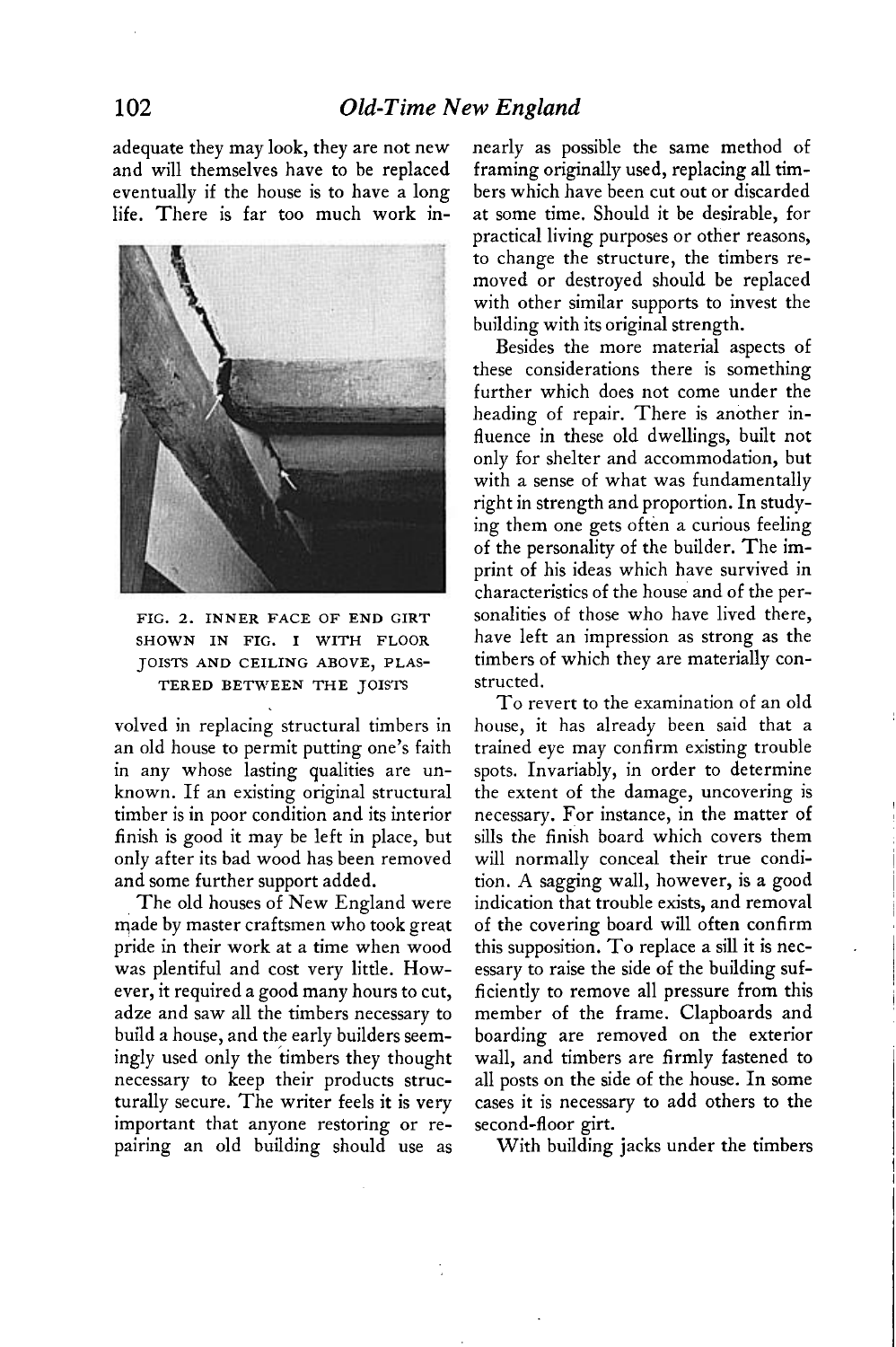**the whole side is raised slowly, cautiously sure that all supporting studs are sound at and in its entirety. At the same time, a the point of intersection. If rotted or careful watch must he maintained on the faulty wood is found, these are then interior to be sure that no damage is spliced with new material. caused to plaster and interior finish. Fol- During the course of this and suhse-**



**FIG. 3. EXTERIOR WALL SHOWING POSTS AND STUDS (OR SIDE BEARERS) CIrI'' OFF BELOW GIRl, ' SEVENTEEN ' I'H-CENTURY ' CONSTRUCI'ION '**

**lowing this, all floor joists in the cellar which depend on this sill for support must also be jacked and raised just enough to take the weight of the floor from the**  rotted sill. A new sill is then inserted to **house the floor joists and to support the post and studs which will rest upon it. Before the jacks are removed, the huild**ing must be uncovered at the bottom to an **extent far enough ahove the sill to make** 

**qucnt work mentioned, it must be remcmhered that all new and old structural timhers should he coated with two npplicntions of a wood preservative.** 

Figure **I** shows the intersection of an **end girt, front plate, principal rafter, and corner post. 'The corner post is not only responsible for the support of the end girt, plate and principal rafter, hut also the ends of two second-floor girts a story be-**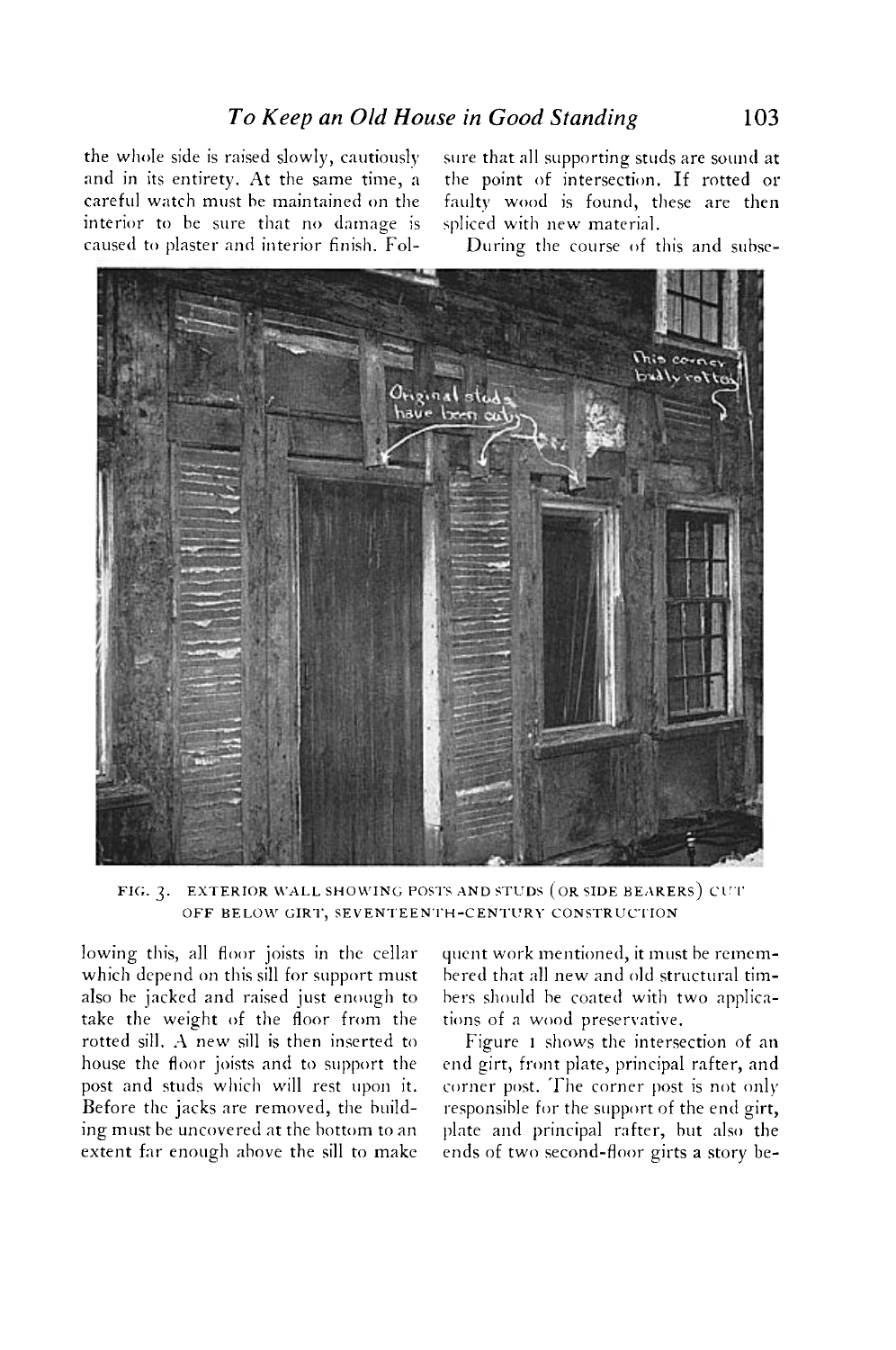**low, therefore assuming a vital impor- damage caused by termites and rot, the** 

**tance for structural soundness at this corner post was hollowed out, leaving point. only a shell which showed on the interior.** 



**FIG. 4. EXTERIOR WALL SHOWING CORNER POST, GIRT, STUDS AND BRACES, AND SILL, EIGHTEENTH-CENTURY CONSTRUCTION** 

**The house from which this illustration A new post of the proper size was inwas taken, being seventeenth century serted in this shell. The rotted part of in its construction, had its corner post the girt was removed, spliced and ironed**  together. The plate was repaired in the **terior. In order to correct the structural same way, and each new piece of wood**